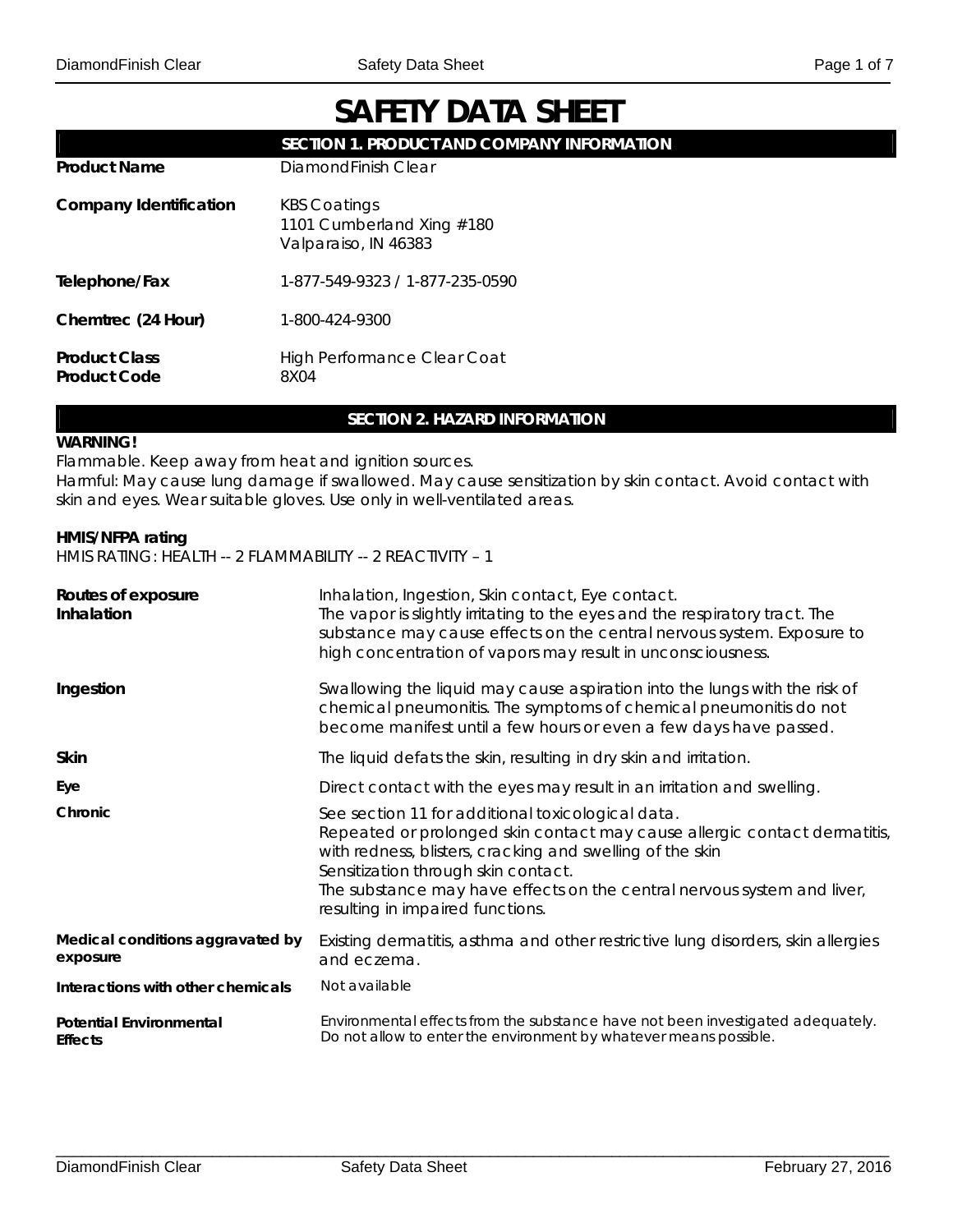# **SECTION 3. PHYSICAL DATA**

| <b>Ingredient Name</b>             | <b>CAS Number</b> | Percent  | <b>TSCA</b> |
|------------------------------------|-------------------|----------|-------------|
| Aliphatic Polyisocyanate           | Proprietary       | 30-40%   |             |
| Solvent Naphtha, light<br>aromatic | Proprietary       | 20-30%   |             |
| Acrylic Resin                      | Proprietary       | 30-40%   |             |
| <b>Butyl Acetate</b>               | 123-86-4          | $1 - 2%$ |             |
| <b>Ethyl Acetate</b>               | 141-78-6          | $1 - 2%$ |             |

\*\*\* All Ingredients in this product are listed in the T.S.C.A. Inventory

This is a commercial product whose exact ratio of components may vary. Trace quantities of impurities are also likely.

# **SECTION 4. FIRST AID MEASURES**

#### **General Information:**

If medical advice is needed, have this MSDS, product container or label at hand. If exposed or concerned: Get medical advice/ attention.

# **Recommended first aid facilities:**

Ready access to running water is required. Accessible eyewash is recommended. Emergency shower, hand wash, soap. CPR training, oxygen mask.

#### **Exposure:**

| Swallowed           | IF SWALLOWED: Immediately call a POISON CENTER or doctor/physician. Do<br>NOT induce vomiting. Rinse mouth.                                                                                                                                                                                                               |
|---------------------|---------------------------------------------------------------------------------------------------------------------------------------------------------------------------------------------------------------------------------------------------------------------------------------------------------------------------|
| <b>Eye Contact</b>  | IF IN EYES: Rinse cautiously with water for several minutes. Remove contact<br>lenses, if present and easy to do. Apply continuous irrigation with water for at<br>least 15 minutes holding eyelids apart. If eye irritation persists: Get medical<br>advice.                                                             |
| <b>Skin Contact</b> | IF ON SKIN (or hair): Remove/Take off immediately all contaminated clothing.<br>Rinse skin with water/shower. Wash with plenty of soap and water. If skin<br>irritation or rash occurs: get medical advice/attention. Wash contaminated<br>clothing before re-use.                                                        |
| Inhaled             | IF INHALED: If breathing is difficult, remove to fresh air and keep at rest in a<br>position comfortable for breathing. If patient is unconscious, place in the<br>recovery position (on the side) for transport and contact a doctor. If<br>experiencing respiratory symptoms: Call a POISON CENTER or doctor/physician. |

#### **Advice to Doctor:**

Treat symptomatically.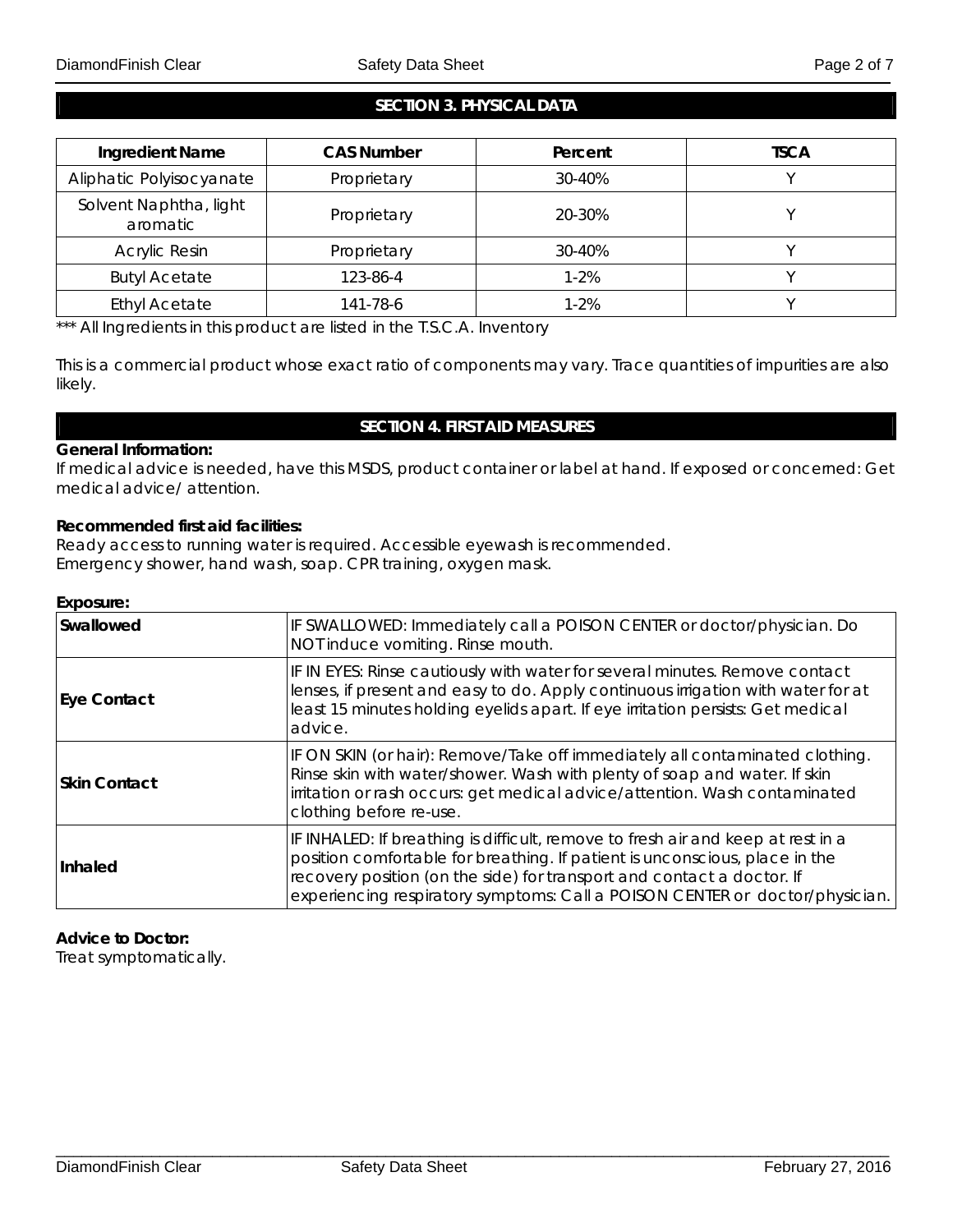# **SECTION 5. FIREFIGHTING MEASURES**

| Fire and explosion hazards             | Vapors may form an explosive mixture in air which can be ignited by many<br>sources such as pilot lights, open flames, electrical motors, switches and static<br>electricity. |
|----------------------------------------|-------------------------------------------------------------------------------------------------------------------------------------------------------------------------------|
| Suitable extinguishing<br>substances   | Carbon dioxide, extinguishing powder, foam.                                                                                                                                   |
| Unsuitable extinguishing<br>substances | Do not use water in a jet.                                                                                                                                                    |
| Products of combustion                 | Carbon dioxide and if combustion is incomplete, carbon monoxide and smoke.<br>Nitrogen and oxides of nitrogen.                                                                |
| Protective equipment                   | Self-contained breathing apparatus. Safety boots, non-flammable overalls,<br>gloves, hat and eye protection.                                                                  |
| Hazchem code                           | 3[Y]                                                                                                                                                                          |

# **SECTION 6. ACCIDENTAL RELEASE MEASURES**

#### **Emergency procedures:**

In the event of spillage alert the fire brigade to location and give brief description of hazard. Shut off all possible sources of ignition. Wear protective equipment to prevent skin, eye and respiratory exposure. Clear area of any unprotected personnel. Contain using sand, earth or vermiculite. Do not use sawdust. Prevent by whatever means possible any spillage from entering drains, sewers or water courses. (If this occurs contact your relevant authority immediately.)

#### **Clean-up method:**

Use absorbent (soil, sand or other inert material). Collect and seal in properly labelled containers or drums for disposal. If contamination of crops, sewers or waterways has occurred, advise local emergency services.

#### **Disposal:**

Mop up and collect recoverable material into labelled containers for recycling or salvage. Recycle containers wherever possible. This material may be suitable for approved landfill. Dispose of only in accord with all regulations.

#### **Precautions:**

Wear protective equipment to prevent skin and eye contamination and the inhalation of vapors. Work up wind or increase ventilation.

# **SECTION 7. STORAGE & HANDLING**

#### **Storage:**

Avoid storage of harmful substances with food. Containers should be kept closed in order to minimise contamination. Keep from heat and open flames. The risk of ignition is significant at temperatures >77°F (25°C). Store below 77°F (25°C) at all times.

Avoid contact with incompatible substances as listed in Section 10. Containers (and outer packaging) must bear the prescribed labelling, including the Hazchem code, UN number, flammability warning and name of contents. **Keep out of reach of children.** 

#### **Handling:**

Keep exposure to a minimum, and minimize the quantities kept in work areas. See section 8 with regard to personal protective equipment requirements. Avoid skin and eye contact and inhalation of vapor, mist or aerosols.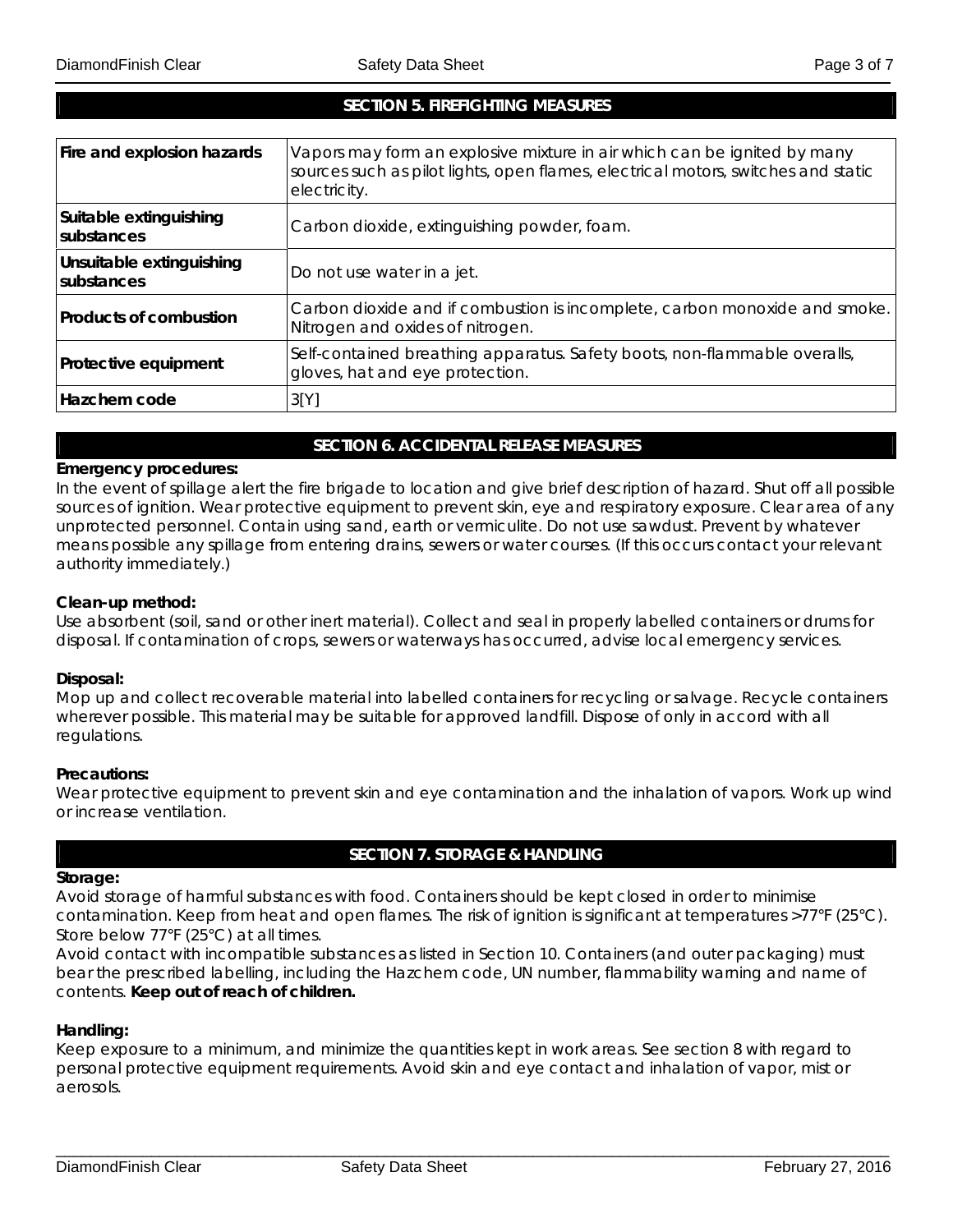# **SECTION 8. EXPOSURE CONTROLS / PERSONAL PROTECTIVE EQUIPMENT**

**Workplace Exposure Standards:** 

| US OSHA - Permissible Exposure Levels (PELs) |                                  |             |
|----------------------------------------------|----------------------------------|-------------|
| <b>Ingredient Name</b>                       | <u>TWA</u>                       | <u>STEL</u> |
| Aliphatic Polyisocyanate                     | No data                          | No data     |
| Solvent Naphtha, light aromatic              | 300ppm (900mg/m <sup>3</sup> )   | No data     |
| <b>Acrylic Resin</b>                         | No data                          | No data     |
| <b>Butyl Acetate</b>                         | 150 ppm (713 mg/m <sup>3</sup> ) | No data     |
| <b>Ethyl Acetate</b>                         | 400ppm (1440mg/m <sup>3</sup> )  | No data     |

| US NIOSH - Recommended Exposure Levels (RELs) |                                  |                                |
|-----------------------------------------------|----------------------------------|--------------------------------|
| <b>Ingredient Name</b>                        | twa                              | <u>STEL</u>                    |
| Aliphatic Polyisocyanate                      | No data                          | No data                        |
| Solvent Naphtha, light aromatic               | 300ppm (900mg/m <sup>3</sup> )   | No data                        |
| <b>Acrylic Resin</b>                          | No data                          | No data                        |
| <b>Butyl Acetate</b>                          | 150 ppm (713 mg/m <sup>3</sup> ) | 200ppm (950mg/m <sup>3</sup> ) |
| <b>Ethyl Acetate</b>                          | 400ppm (1440mg/m <sup>3</sup> )  | No data                        |

| <b>ACGIH - Threshold Limit Value</b> |            |             |
|--------------------------------------|------------|-------------|
| <b>Ingredient Name</b>               | <b>TWA</b> | <u>STEL</u> |
| Aliphatic Polyisocyanate             | No data    | No data     |
| Solvent Naphtha, light aromatic      | 300ppm     | 500ppm      |
| <b>Acrylic Resin</b>                 | No data    | No data     |
| <b>Butyl Acetate</b>                 | $150$ ppm  | 200ppm      |
| <b>Ethyl Acetate</b>                 | 400ppm     | No data     |

#### **Engineering Controls:**

In industrial situations, concentration values below the REL value must be maintained. Exposure can be reduced by process modification, use of local exhaust ventilation, capturing substances at the source, or other methods. If you believe airborne concentrations of mists, dusts or vapors are high, you are advised to modify processes or increase ventilation.

#### **Personal Protective Equipment:**

**Eyes:** Avoid contact with eyes. Use safety glasses and/or chemical splash goggles if splashes are possible.

 $\Box$ 

**Skin:** Avoid repeated or prolonged skin contact. Wear overalls, rubber boots and impervious gloves. Remove protective clothing and wash exposed areas with soap and water prior to eating, drinking or smoking.

**Respiratory:** Use a respirator when airborne concentrations approach the ES (section 8). If using a respirator, ensure that the cartridges are correct for the potential air contamination (i.e. organic vapor) and are in good working order.

# **ES Additional Information:** Not applicable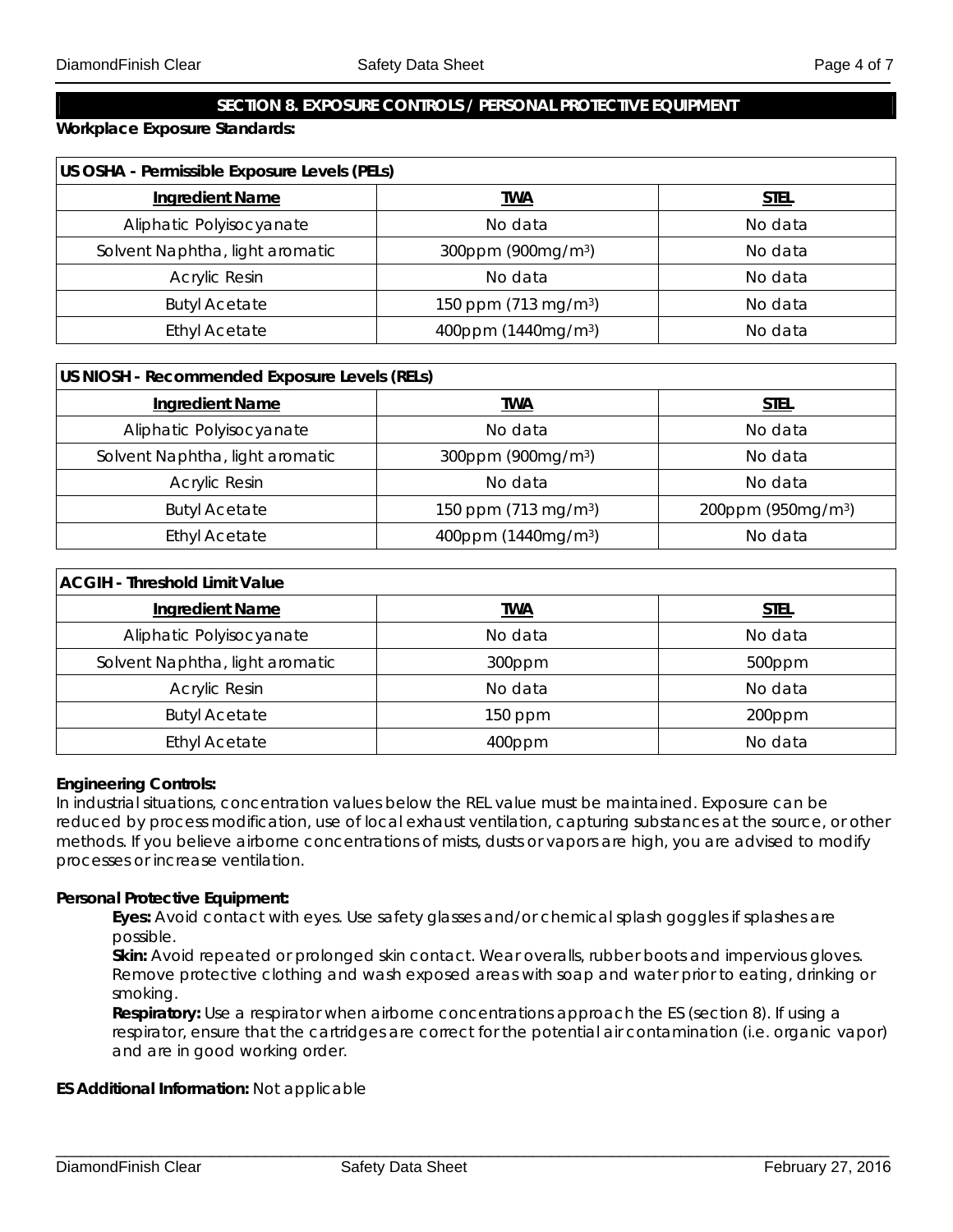|                                 | <b>SECTION 9. PHYSICAL &amp; CHEMICAL PROPERTIES</b> |
|---------------------------------|------------------------------------------------------|
| Appearance:                     | Clear Resin                                          |
| Odor:                           | Light Aromatic                                       |
| pH:                             | Not applicable                                       |
| Vapor pressure:                 | ~1.4kpa for solvent                                  |
| Vapor density:                  | Not applicable                                       |
| <b>Boiling point:</b>           | solvent bp: 318-338°F (159-170°C)                    |
| <b>Total Solids by Weight:</b>  | 61%                                                  |
| Solubility:                     | Insoluble in water                                   |
| Specific gravity / density:     | 1.02 $g/mL$                                          |
| Flash point:                    | 77°F (25°C)                                          |
| Danger of explosion:            | Not explosive                                        |
| Auto-ignition temperature:      | Not determined                                       |
| Upper & lower flammable limits: | For the solvent: LEL: 1.9 and UEL: 12.6              |
| Corrosiveness:                  | Non corrosive                                        |
|                                 |                                                      |

# **SECTION 10. STABILITY & REACTIVITY**

**Stability:** Stable under normal use and storage conditions.

**Conditions to be avoided:** Containers should be kept closed in order to avoid contamination. Keep from heat and open flames. The risk of ignition is significant at temperatures >77°F (25°C). Store below 77°F (25°C) at all times.

#### **Incompatible materials:** None known

**Hazardous decomposition products**: Carbon dioxide, and if combustion is incomplete, carbon monoxide and smoke. Nitrogen, and under some circumstances, oxides of nitrogen. Water.

**Hazardous reactions:** No specific hazards.

# **SECTION 11. TOXICOLOGICAL INFORMATION**

#### **Summary:**

No specific data is available for this product. Where available, toxicological data has been researched and data for the mixture calculated. The results of these calculations are presented below. The product is considered to have the following toxicity:

| Acute | Oral        | No data for mixture is available. Using LC <sub>50</sub> 's for ingredients, the estimated LC <sub>50</sub> (oral,rat)<br>for the mixture is > 5000 mg/kg. Data considered includes: Solvent naphtha, light<br>aromatic: >5000mg/kg (rat), Butyl Acetate 3200 mg/kg (rabbit), Ethyl Acetate 4100<br>mg/kg (mouse). Solvent naphtha, light aromatic presents an aspiration hazard, if<br>swallowed. |
|-------|-------------|----------------------------------------------------------------------------------------------------------------------------------------------------------------------------------------------------------------------------------------------------------------------------------------------------------------------------------------------------------------------------------------------------|
|       | Dermal      | No data for mixture is available. Using LD <sub>50</sub> 's for ingredients, the estimated LD <sub>50</sub><br>(dermal,rat) for the mixture is >2,000 mg/kg.                                                                                                                                                                                                                                       |
|       | Inhaled     | No data for mixture is available. Using $LC_{50}$ 's for ingredients, the calculated $LC_{50}$<br>(inhalation, rat) for the mixture is >5,000 ppm. Aliphatic Polyisocyanate: 18.5mg/L (rat),<br>Solvent naphtha, light aromatic; no data, Acrylic Resin: no data, Butyl Acetate 1.36 -<br>2.38 mg/l (rat), Ethyl Acetate 5.41 mg/L (mouse).                                                        |
|       | Eye         | No data for mixture is available. The mixture is not considered to be an eye irritant.                                                                                                                                                                                                                                                                                                             |
|       | <b>Skin</b> | The mixture is considered to be a skin irritant, because some of the ingredients (Solvent<br>naphtha, light aromatic, butyl acetate, ethyl acetate) present are considered skin<br>irritants in more concentrated form.                                                                                                                                                                            |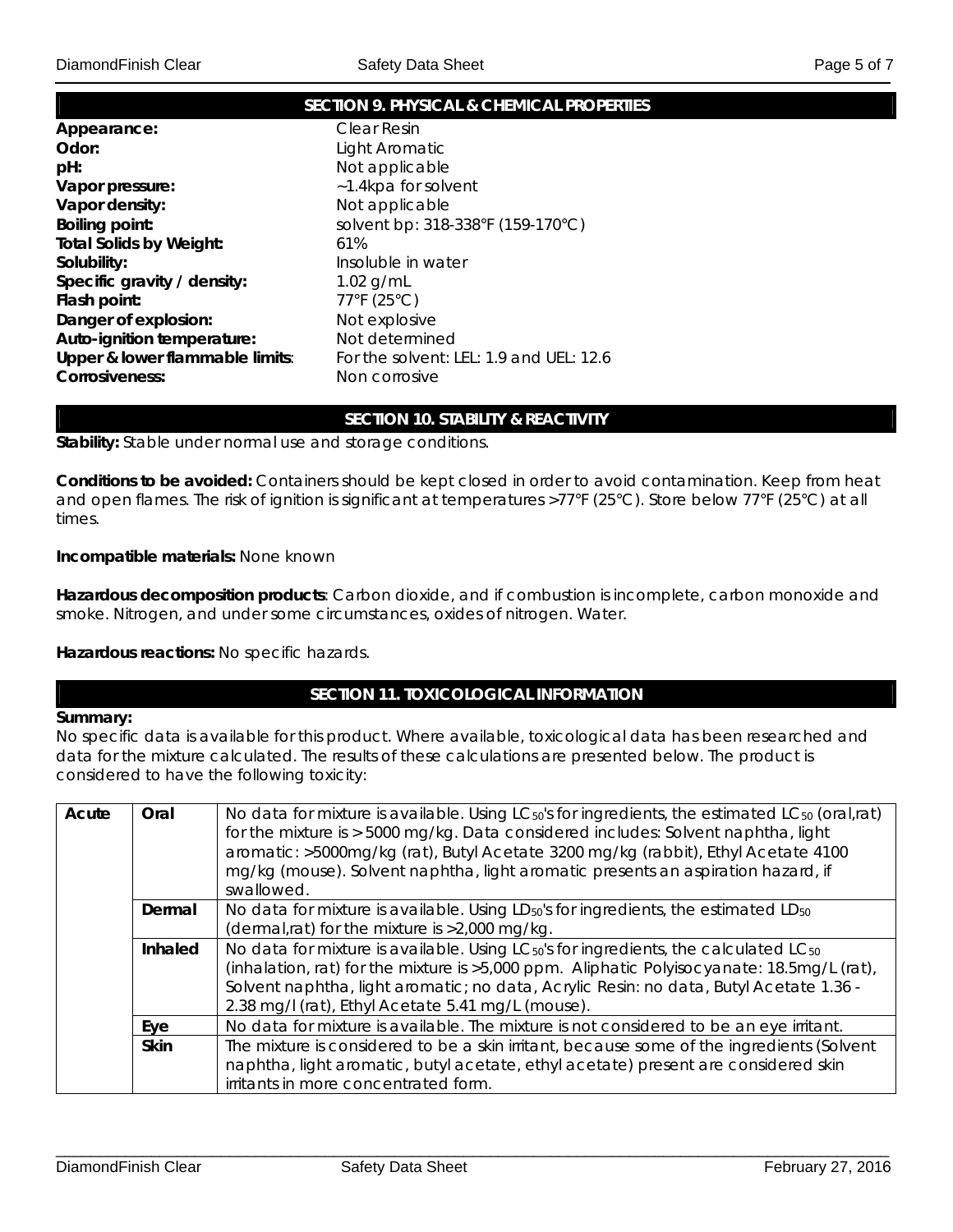| Chronic | Sensitization       | The mixture is considered to be a contact sensitizer, because Aliphatic     |  |  |
|---------|---------------------|-----------------------------------------------------------------------------|--|--|
|         |                     | Polyisocyanate is known to be a contact sensitizer.                         |  |  |
|         | Mutagenicity        | No data for mixture is available. No ingredient present at concentrations > |  |  |
|         |                     | 0.1% is considered a mutagen.                                               |  |  |
|         | Carcinogenicity     | No data for mixture is available. No ingredient present at concentrations > |  |  |
|         |                     | 0.1% is considered a carcinogen                                             |  |  |
|         | Reproductive /      | No data for mixture is available. No ingredient present at concentrations > |  |  |
|         | Developmental       | 0.1% is considered a reproductive or developmental toxicant or have any     |  |  |
|         |                     | effects on or via lactation.                                                |  |  |
|         | Systemic            | No data for mixture is available. No ingredient present at concentrations > |  |  |
|         |                     | 0.1% is considered a systemic toxicant.                                     |  |  |
|         | Aggravation of      | None known.                                                                 |  |  |
|         | existing conditions |                                                                             |  |  |

# **SECTION 12. ECOLOGICAL INFORMATION**

**Summary:** No specific data is available for this product. Do not allow this material to be released into the environment.

# **Ecotoxicity:**

| Aquatic                  | No data for the mixture. Solvent naphtha, light aromatic and Aliphatic                  |
|--------------------------|-----------------------------------------------------------------------------------------|
|                          | Polyisocyanate are considered harmful in the aquatic environment. The                   |
|                          | mixture is considered harmful to the aquatic environment.                               |
| Terrestrial vertebrate   | No data for the mixture. It is not considered to be toxic towards terrestrial           |
|                          | vertebrates based on the estimated LD <sub>50</sub> for the mixture - see oral toxicity |
|                          | section.                                                                                |
| Terrestrial invertebrate | No data for the mixture or any of the ingredients.                                      |

# **Supporting Data:**

| Bioaccumulation | No                                                                                                                |
|-----------------|-------------------------------------------------------------------------------------------------------------------|
| Degradability   | Yes                                                                                                               |
| Soil            | No data available for the mixture. The soil toxicity value for the mixture is<br>expected to be $\geq$ 100 mg/kg. |
| <b>Mobility</b> | Not applicable.                                                                                                   |
| <b>Biocidal</b> | Not applicable.                                                                                                   |

# **SECTION 13. DISPOSAL CONSIDERATIONS**

| <b>Restrictions:</b>                                                                                                                                                                                                                                                  | State and local disposal regulations may apply. Note that State and local disposal<br>regulations may differ from federal disposal regulations. |  |  |
|-----------------------------------------------------------------------------------------------------------------------------------------------------------------------------------------------------------------------------------------------------------------------|-------------------------------------------------------------------------------------------------------------------------------------------------|--|--|
| Consult Supplier for recycling options. Disposal of this product must comply with the<br>Disposal method:<br>requirements of national and regional disposal regulations. The substance must be<br>handled as hazardous waste and disposed of in an approved facility. |                                                                                                                                                 |  |  |
| Contaminated<br>Packaging:                                                                                                                                                                                                                                            | Dispose of empty containers safely. Do not re-use containers for any other purpose.                                                             |  |  |
| Special<br>considerations for<br>landfill and incineration:                                                                                                                                                                                                           | Not applicable                                                                                                                                  |  |  |